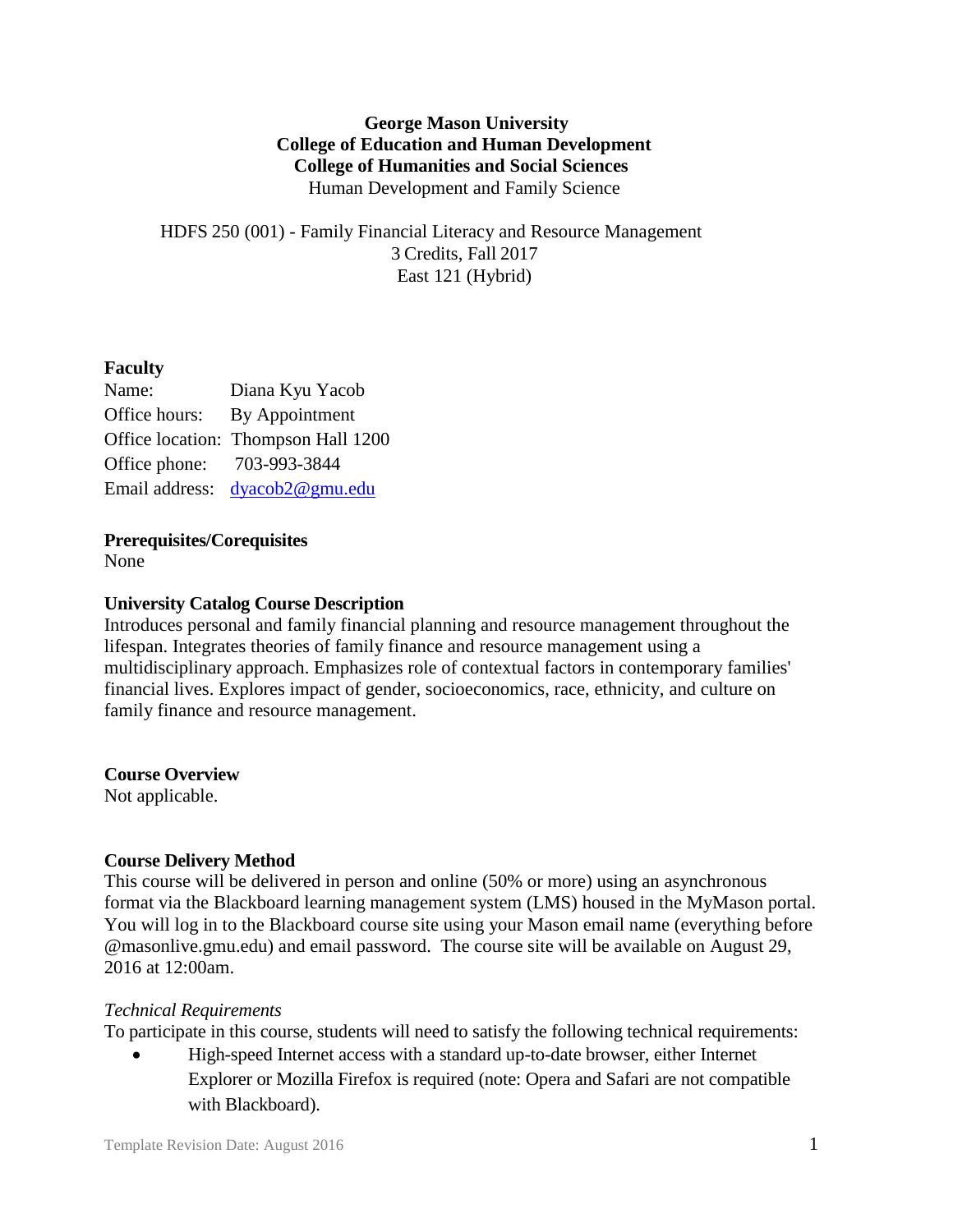- Video capability to use Blackboard collaborate or other video conferencing platform
- Students must maintain consistent and reliable access to their GMU email and Blackboard, as these are the official methods of communication for this course.
- Students will need a microphone and video cam for use with the web conferencing tool.
- Students may be asked to create logins and passwords on supplemental websites and/or to download trial software to their computer or tablet as part of course requirements.

# *Expectations*

## Course Week:

• Log-in Frequency:

Students must actively check the course Blackboard site and their GMU email for communications from the instructor, class discussions, and/or access to course materials at least 5 times per week. [In addition, students must log-in for all scheduled online synchronous meetings.]

- Participation: Students are expected to actively engage in all course activities throughout the semester, which includes viewing all course materials, completing course activities and assignments, and participating in course discussions and group interactions.
- Technical Competence: Students are expected to demonstrate competence in the use of all course technology. Students who are struggling with technical components of the course are expected to seek assistance from the instructor and/or College or University technical services.
- Technical Issues: Students should anticipate some technical difficulties during the semester and should, therefore, budget their time accordingly. Late work will not be accepted based on individual technical issues.
- Workload: Please be aware that this course is **not** self-paced. Students are expected to meet *specific deadlines* and *due dates* listed in the **Class Schedule** section of this syllabus. It is the student's responsibility to keep track of the weekly course schedule of topics, readings, activities and assignments due.
- Instructor Support: Students may schedule a one-on-one meeting to discuss course requirements, content or other course-related issues. Those unable to come to a Mason campus can meet with the instructor via telephone or web conference. Students should email the instructor to schedule a one-on-one session, including their preferred meeting method and suggested dates/times.
- Netiquette: The course environment is a collaborative space. Experience shows that even an innocent remark typed in the online environment can be misconstrued. Students must always re-read their responses carefully before posting them, so as others do not consider them as personal offenses. *Be positive in your approach with others and diplomatic in selecting your words.* Remember that you are not competing with classmates, but sharing information and learning from others. All faculty are similarly expected to be respectful in all communications.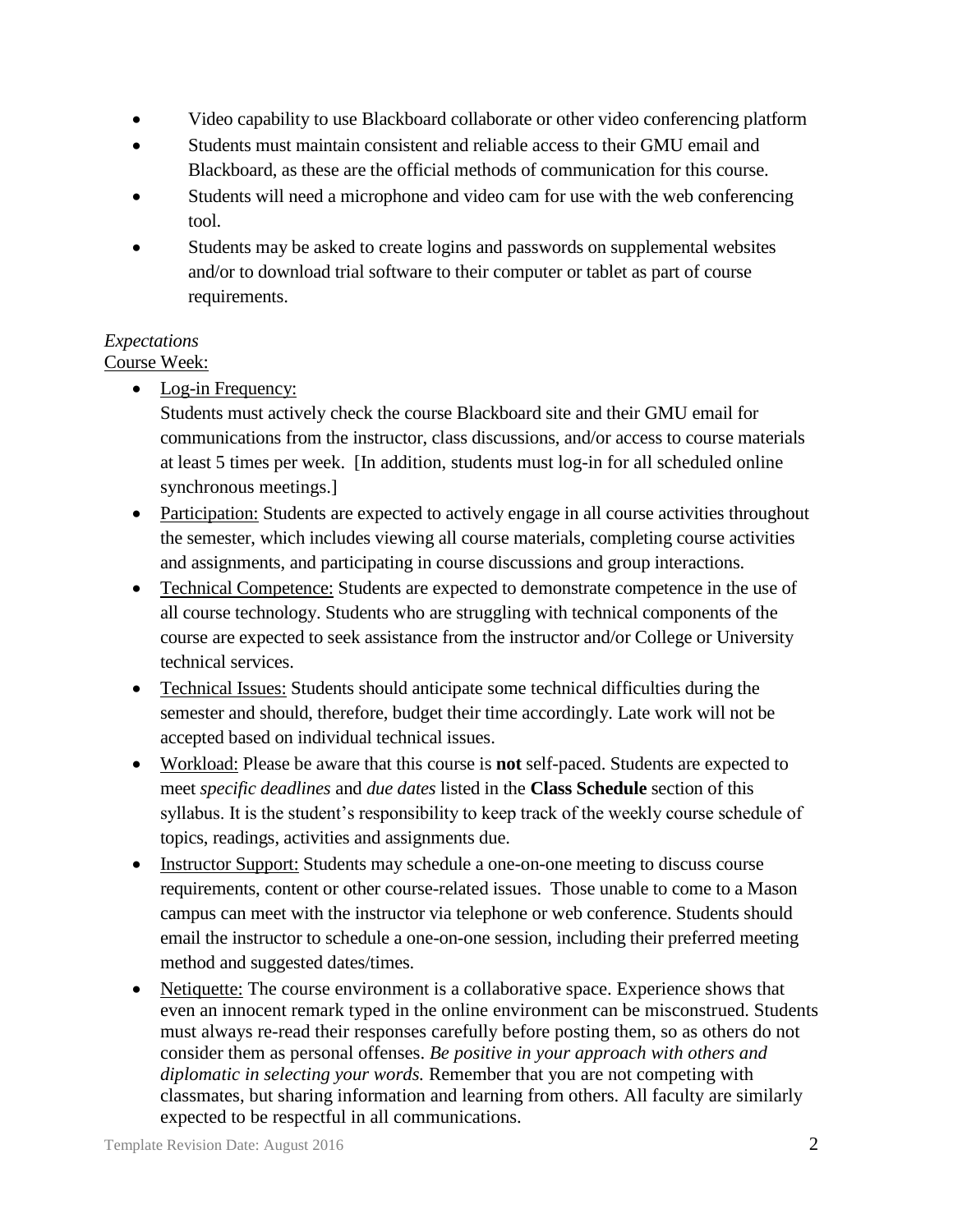• Accommodations: Online learners who require effective accommodations to insure accessibility must be registered with George Mason University Disability Services.

## **Learner Outcomes or Objectives**

This course is designed to enable students to do the following:

Develop knowledge and skills about family financial decisions and resource management

- 1. Understand at an introductory level theory, research, practices and policies relevant to family finance and resource management
- 2. Understand current information in planning financial security for an individual or family throughout the life cycle
- 3. Engage in personal growth and development that will enhance students' personal and family literacy and resource management

#### **Professional Standards**

**(**National Council on Family Relations**)**

Upon completion of this course, students will have met the following professional standards: This course is aligned with the standards established by the National Council on Family Relations, focusing specifically on the "Family Resource Management" content area, to include "An understanding of the decisions individuals and families make about developing and allocating resources including time, money, material assets, energy, friends, neighbors, and space, to meet their goals".

## **Required Texts**

No Required text. \$15 online tool purchase.

## **Suggested Text**

American Psychological Association. (2010). *Publication manual of the American Psychological Association* (6th ed.). Washington, DC: Author.

#### **Course Performance Evaluation**

Students are expected to submit all assignments on time in the manner outlined by the instructor (e.g., Blackboard, Tk20, hard copy).

## **Assignments and Examinations**

This course will utilize discussions posts, quizzes and case studies. All readings and assignments are due Sunday night at 11:59pm. All the relevant course material will also be available in the format of power point presentations, additional readings, videos, webinars, sample Excel documents, and other financial tools. This content will be incorporated into discussions, quizzes, and projects. It is critical for students to review all content in a timely manner. It is imperative that you are active on blackboard, review the material and prepare for class discussions and quizzes.

## **I. Participation via Dialogic Posts on BB** (120 points)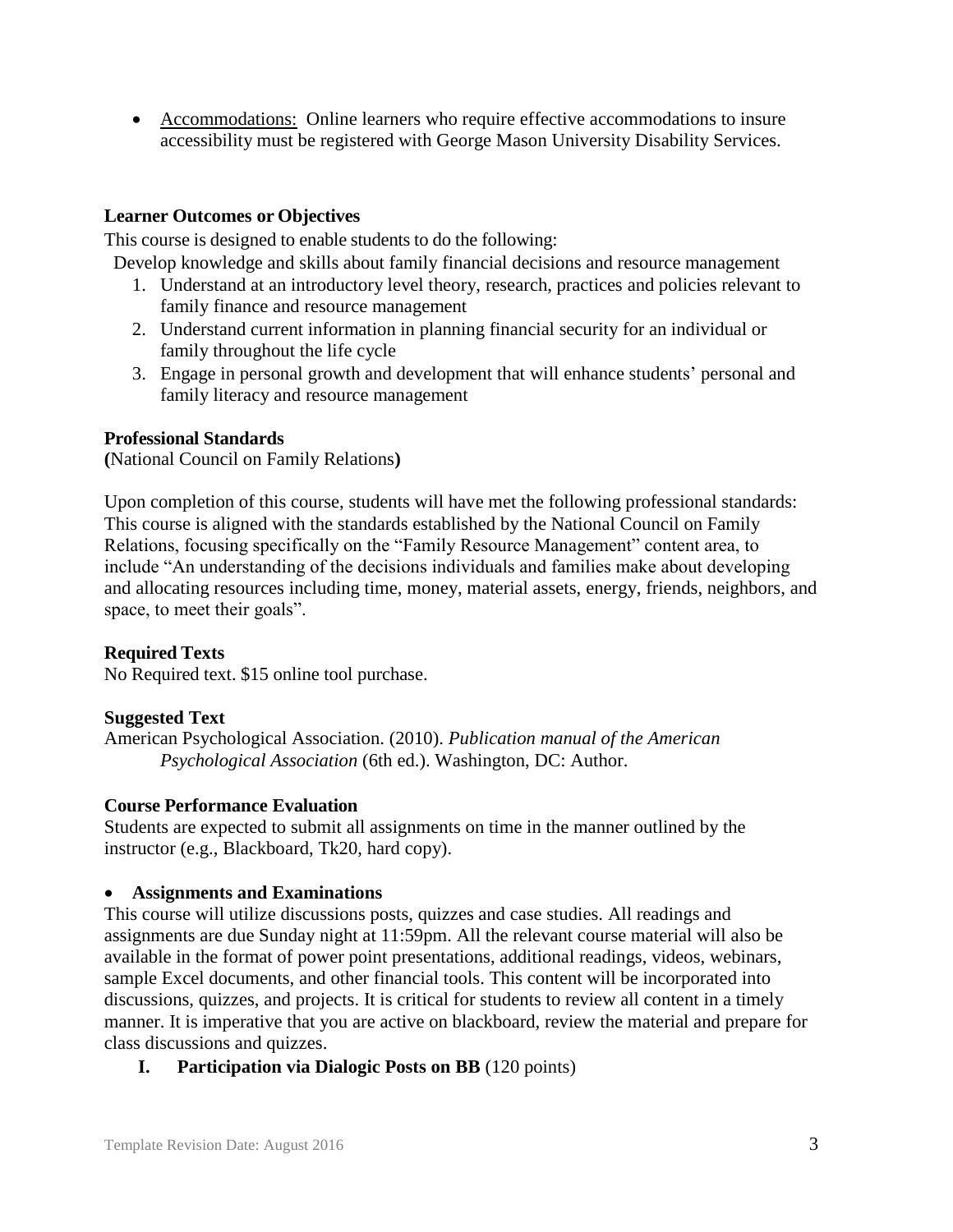I will post a series of discussion questions. You are asked to participate in these "class discussions" by addressing the question and expanding upon a classmate's posting.

**Requirements of Posts:** To earn full credit, you will need to answer **each** question posted by the instructor for each discussion session as well as post at least one additional response to a classmate's post. This means that you must complete at least 2 posts (within the one-week period allotted for posts and responses.) Each post should include **references to your readings and other sources to enrich the discussion**.

**Evaluation of Discussion Posts:** I consider three categories that are important for building a learning community through group discussions: **1) promptness and initiative**, **2) quality of posting in terms of relevance and contribution to the learning community**, and **3) quantity of posts**.

- Promptness and initiative: Student responds in a timely manner to the discussion questions posted, leaving adequate time for fellow students to reply and engage in a meaningful dialogue about the questions and responses. **Please be kind to your group-mates and do not wait until the last minute to participate in the discussions.**
- Quality of posting: Responses to the instructors question should be at least 3 paragraphs in length (remember a paragraph must be no less than 3 sentences long) and must directly reference either module notes or readings in the formulation of your response. Skimpy responses or responses that do not cite course resources will not receive full credit. I will give you feedback early on so you understand the depth and breadth or expected responses.
- Quantity of postings: Students engaged in discussions will likely post multiple times throughout the open discussion as they dialogue with group-mates to delve deeply into course materials and explore relevant course constructs and research findings. Quantity of postings is considered in relation to quality of postings. In other words, all postings should be meaningful and thoughtful.

Discussions are asynchronous, which means that you will have time to read and respond at any time during the 1-week window that the discussions are available. You do not have to respond at the same exact time as everyone else in class however **your initial post should be posted by Saturday 12:00pm**. Discussion windows will close the Sunday evening at 11:59pm. Refer to the course calendar for "due by" dates. You will NOT be able to make up any missed discussion post except under extraordinary circumstances (as previously defined in this syllabus).

### **Because active participation and engagement are imperative for optimal learning, preparation for and participation in online-class activities will be evaluated based on the following criteria:**

- Students complete readings and prepare for class activities prior to class as is evidenced by their ability to discuss and write about the concepts presented and examined in the texts as well as participate fully in related activities.
- Students are actively involved in online learning experiences as is evidenced by (1) participating in all activities in a professional and respectful manner, (2)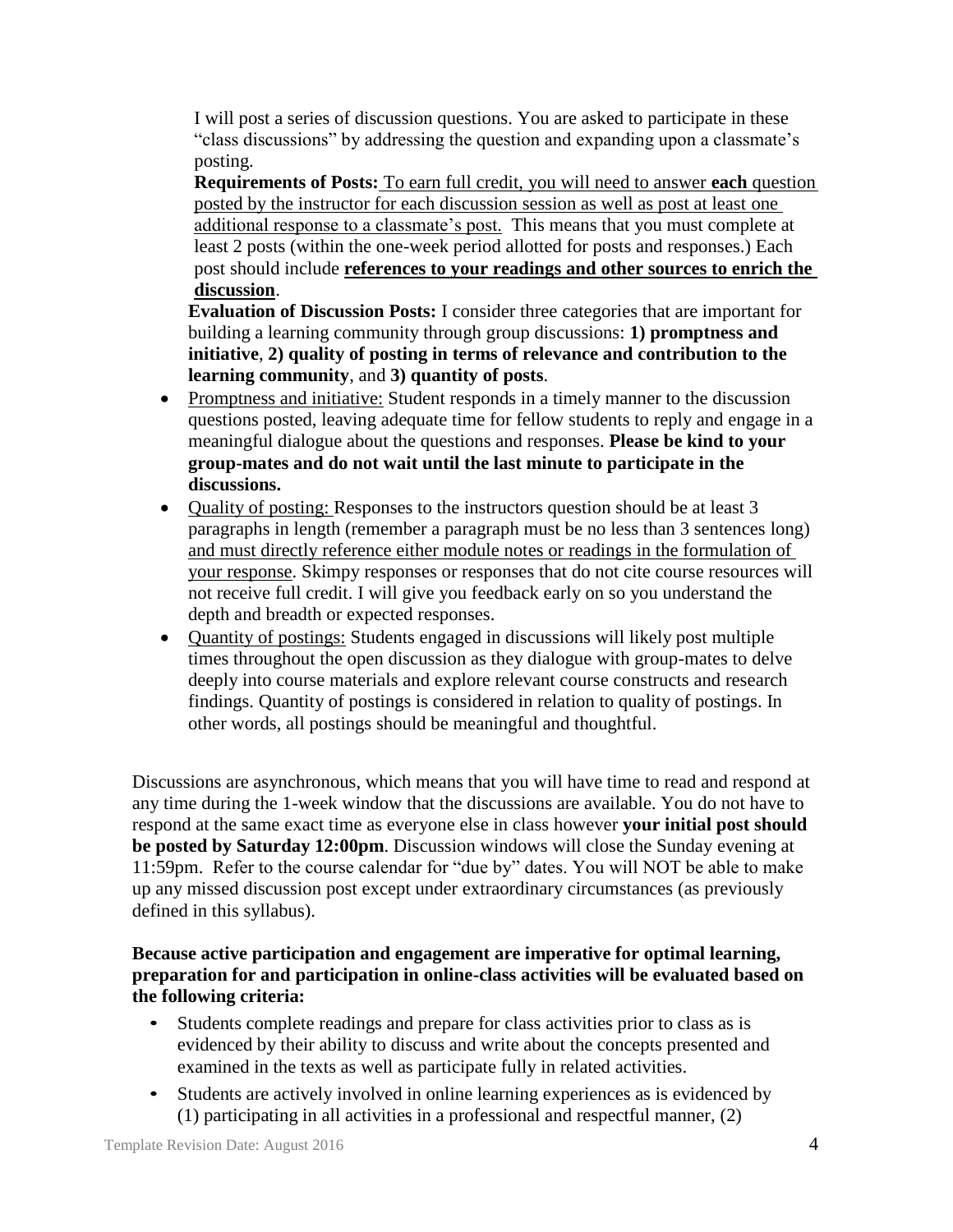engaging in online discussions with responses that invoke further discussion (3) supporting the participation and learning of classmates.

• Students show evidence of critical reflective thinking through online discussions, activities, and written reflections. Go to mymason, [http://mymason.gmu.edu, t](http://mymason.gmu.edu/)o login to Blackboard 9.1.

### **II. Homework Assignments** (Total: 50 points)

- **a. Assignment 1: Money Genogram:** Using the Gallo (2001) article and the results of your Money Habitudes and the KMSI-R constructs a money genogram. Attach a 2 page paper answering the following questions.
	- i. Who has had the most impact on your beliefs, attitudes, and behavior about money?
	- ii. What words if any (financial or not) impacted your beliefs, attitudes or behavior about money?
	- iii. What big events impacted your beliefs, attitudes or behavior about money?
	- iv. What small events can you identify that helped contribute to your beliefs, attitudes or behavior about money?
- b. **Assignment 2: Goals Cash Flow, Budget, and Reflection:** Using the material from class restate your 3 financial goals, develop a cash flow document for the last 2 months and create a budget. Write a 2 page analysis of your cash flow and detailed information of how you came up with your budget and how it will realistically work. Remember to tie your decisions back to your goals. Incorporate ideas from class discussion about peer to peer economy and phone applications.

#### **III. Client Session and proposal** (Total: 50 points)

The purpose of this assignment is to apply concepts, knowledge, and skills and demonstrate problem solving strategies. You will be asked to have a financial session with a client using the techniques learned in class (1 person outside of your family). You will also write a 4 page paper answering the questions below in detail. Provide specific and thorough responses utilizing the information and skills that you have acquired from the course. The final project should include responses to specific questions which will require evaluation of financial situation, application of concepts and knowledge in analysis, the development of creative, objective, and persuasive solution strategies. Develop a 10 min presentation for the last day of class. (1 person outside of your family) This can be a powerpoint, video, etc.

#### **Your paper should include the following items, as appropriate:**

- Client Socio-Demographics
- What approach(es) did you use and why?
- Was your client stressed? How could you tell?
- How did the converstion start, flow, and end? What contributed to that?
- What were the financial topics mentioned by the client?
- What were the client's goals?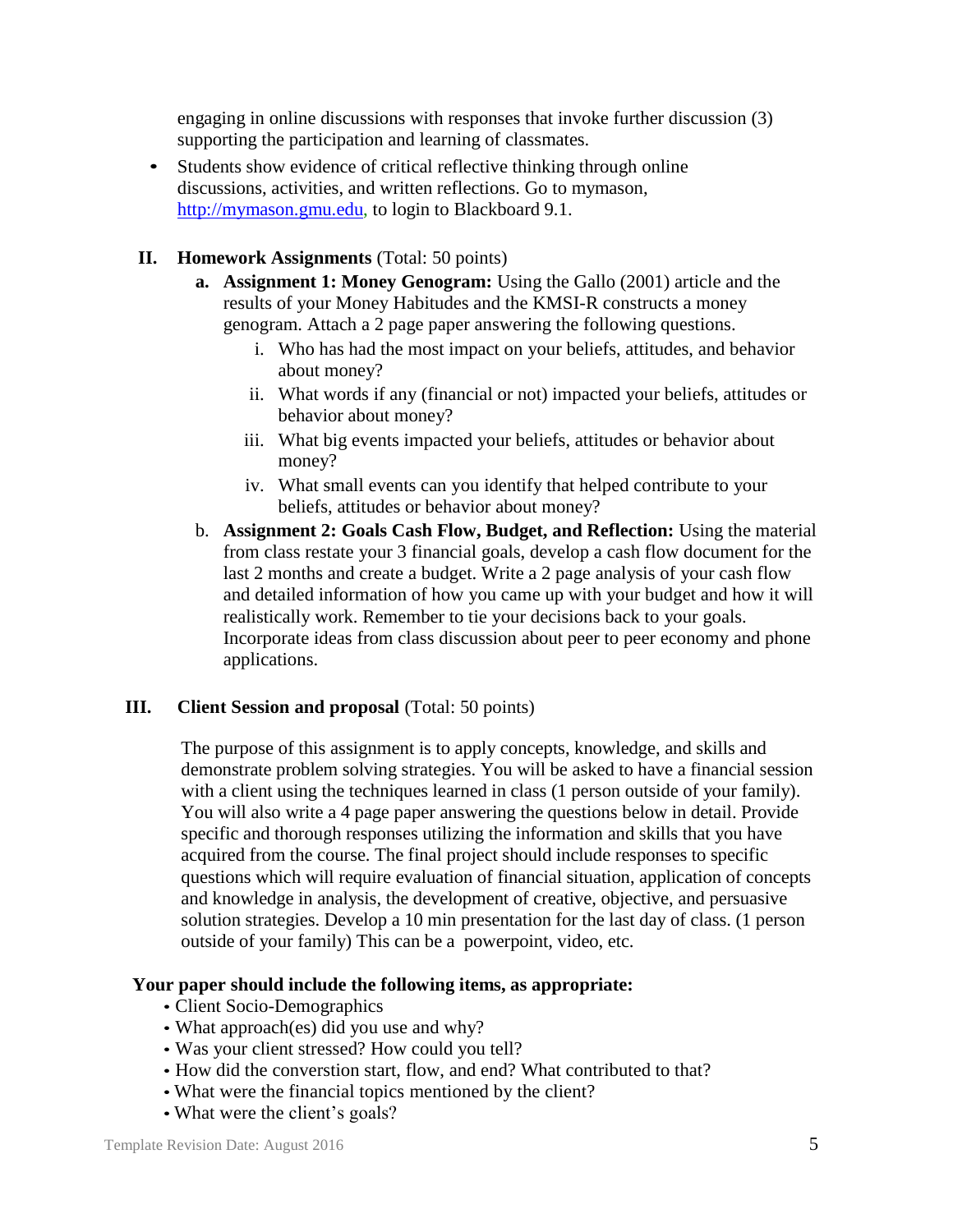- What strengths did you identify and at what point did you share them with the client ?
- What steps would you recommend to the client?
- What tools and community resources would you offer and why?
- Reflection

### **IV. Final Exam** (Total: 40 points)

### **Other Requirements**

### **Attendance and Participation**

Because active participation and engagement are imperative for optimal learning, preparation for and participation in in-class activities will be evaluated based on the following criteria:

- Students complete readings and prepare for class activities prior to class as is evidenced by their ability to discuss and write about the concepts presented and examined in the texts as well as participate fully in related activities.
- Students are actively involved in in-class and online learning experiences as is evidenced by (a) participating in all activities, (b) engaging in small and large group discussions, (c) using laptops and other electronic devices only to support discussion and learning and not for non-academic uses during class time, (d) completing written work related to the activities, and (e) supporting the participation and learning of classmates.
- Students show evidence of critical reflective thinking through in-class and online discussions, activities, and written reflections.

*Note:* To determine whether the campus is closed due to inclement weather, call 703-993-1000 or go to [www.gmu.edu.](http://www.gmu.edu/)

## **Written Assignments**

All formal written assignments will be evaluated for content and presentation. The American Psychological Association, Sixth Edition (APA) style will be followed for all written work. All written work unless otherwise noted must be completed on a word processor and should be proofread carefully. (Use spell check!) If students are not confident of their own ability to catch errors, they should have another person proofread their work. When in doubt, they should check the APA manual. Portions of the APA manual appear at the Style Manuals link on the Mason library web at [http://infoguides.gmu.edu/content.php?pid=39979.](http://infoguides.gmu.edu/content.php?pid=39979) Students may consult the Writing Center for additional writing support.

Students will do the following:

- 1. Present ideas in a clear, concise, and organized manner. (Avoid wordiness and redundancy.)
- 2. Develop points coherently, definitively, and thoroughly.
- 3. Refer to appropriate authorities, studies, and examples to document where appropriate. (Avoid meaningless generalizations, unwarranted assumptions, and unsupported opinions.)
- 4. Use correct capitalization, punctuation, spelling, and grammar.
- 5. Type the paper with double spacing, indented paragraphs, 1-inch margins all around, and 12-point Times New Roman font.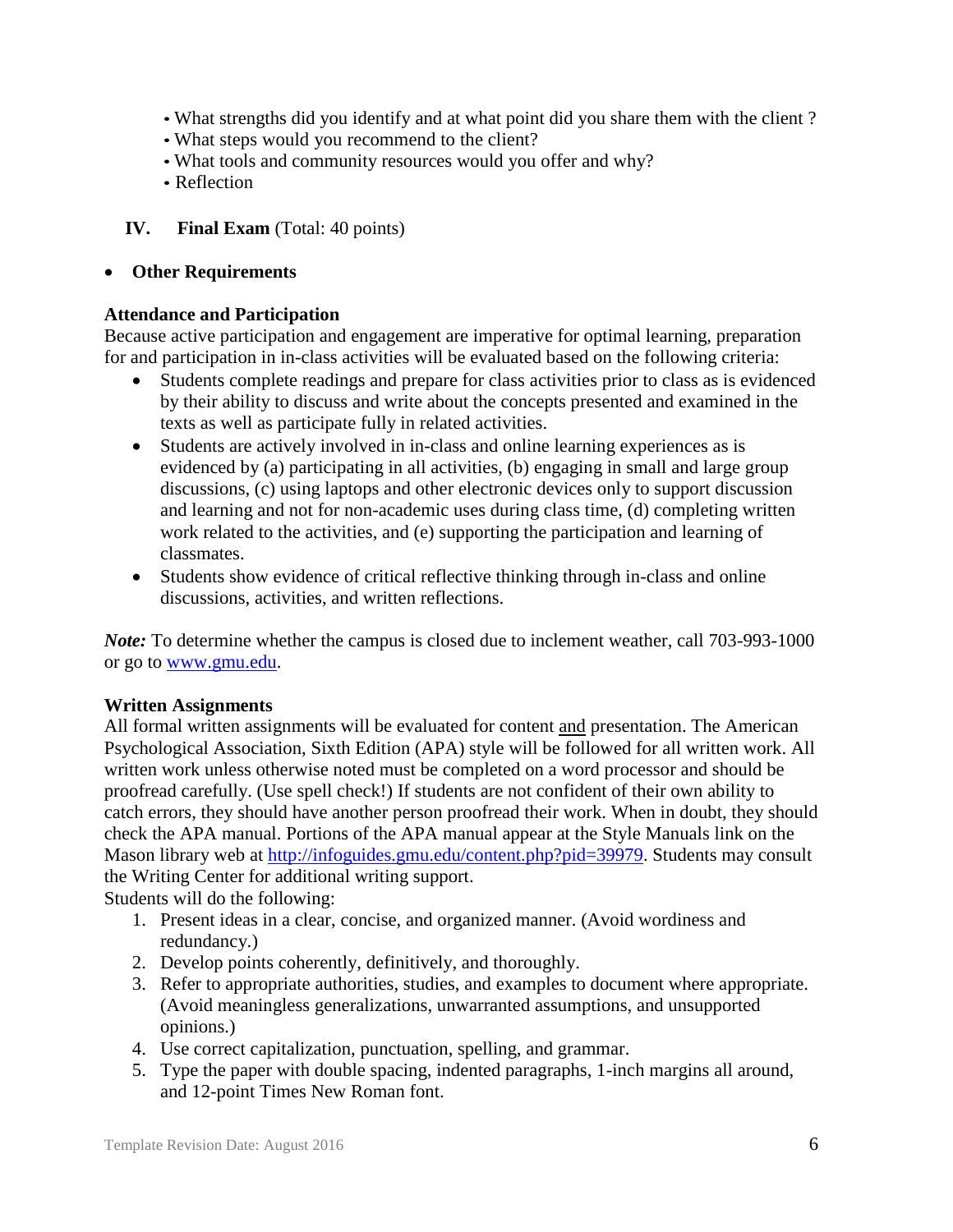### **Course Performance Evaluation Weighting**

| <b>Assignments</b>            | <b>Due Dates</b>  | <b>Points</b> |
|-------------------------------|-------------------|---------------|
| Class Participation (in class | ONGOING           | 120           |
| and Dialogic Posts on BB)     |                   |               |
| <b>Homework Assignments</b>   | <b>WEEK: 2, 3</b> | $50(25$ EACH) |
| <b>CASE STUDY</b>             | WEEK 15           | 50            |
| <b>FINAL EXAM</b>             | <b>EXAM WEEK</b>  | 40            |
| <b>TOTAL</b>                  |                   | 260           |

### **Grading Policies**

|                            |  | 97-100 A+ 87-89 B+ 77-79 C+ 60-69 D |  | Below 60 F |  |
|----------------------------|--|-------------------------------------|--|------------|--|
| 93-96 A 83-86 B 73-76 C    |  |                                     |  |            |  |
| 90-92 A- 80-82 B- 70-72 C- |  |                                     |  |            |  |

All CEHD undergraduate and graduate students are held to the university grading policies as described in the Academic Policies section of the current catalog, which can be accessed at [http://catalog.gmu.edu.](http://catalog.gmu.edu/) Those students enrolled in a CEHD Licensure Graduate Certificate program, however, must earn a B- or better in all licensure coursework. A degree-seeking graduate student will be dismissed after accumulating grades of F in two courses or 9 credits of unsatisfactory grades (C or F) in graduate courses. A 3.0 grade point average is required for completion of the graduate degree.

#### **Professional Dispositions**

Students are expected to exhibit professional behaviors and dispositions at alltimes.

#### **Core Values Commitment**

The College of Education and Human Development is committed to collaboration, ethical leadership, innovation, research-based practice, and social justice. Students are expected to adhere to these principles: [http://cehd.gmu.edu/values/.](http://cehd.gmu.edu/values/)

#### **GMU Policies and Resources for Students**

#### *Policies*

- Students must adhere to the guidelines of the Mason Honor Code (see [http://oai.gmu.edu/the-mason-honor-code/\)](http://oai.gmu.edu/the-mason-honor-code/).
- Students must follow the university policy for Responsible Use of Computing (see [http://universitypolicy.gmu.edu/policies/responsible-use-of-computing/\)](http://universitypolicy.gmu.edu/policies/responsible-use-of-computing/).
- Students are responsible for the content of university communications sent to their Mason email account and are required to activate their account and check it regularly. All

Template Revision Date: August 2016 7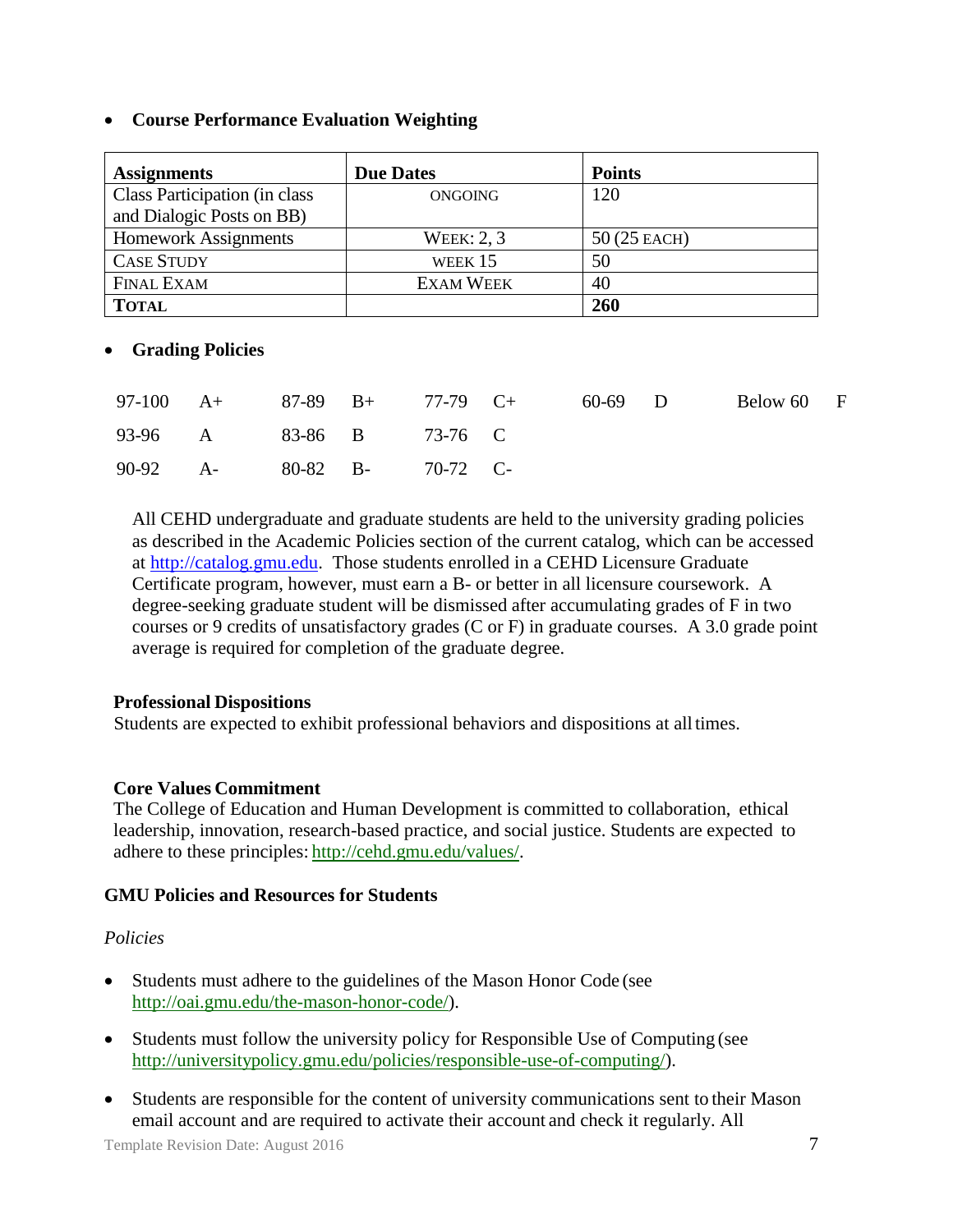communication from the university, college, school, and program will be sent to students **solely** through their Mason email account.

- Students with disabilities who seek accommodations in a course must be registered with George Mason University Disability Services. Approved accommodations will begin at the time the written letter from Disability Services is received by the instructor (see [http://ods.gmu.edu/\)](http://ods.gmu.edu/).
- Students must follow the university policy stating that all sound emitting devices shall be silenced during class unless otherwise authorized by the instructor.

### *Campus Resources*

- Support for submission of assignments to Tk20 should be directed to  $\frac{tk20\text{help@gmu.edu}}{tk20\text{help@gmu.edu}}$ or [https://cehd.gmu.edu/api/tk20.](https://cehd.gmu.edu/api/tk20) Questions or concerns regarding use of Blackboard should be directed to [http://coursessupport.gmu.edu/.](http://coursessupport.gmu.edu/)
- The George Mason University Writing Center staff provides a variety of resources and services (e.g., tutoring, workshops, writing guides, handbooks) intended to support students as they work to construct and share knowledge through writing(see [http://writingcenter.gmu.edu/\)](http://writingcenter.gmu.edu/).
- The George Mason University Counseling and Psychological Services (CAPS) staff consists of professional counseling and clinical psychologists, social workers, and counselors who offer a wide range of services (e.g., individual and group counseling, workshops and outreach programs) to enhance students' personal experience and academic performance (see [http://caps.gmu.edu/\)](http://caps.gmu.edu/).
- The George Mason University Office of Student Support staff helps students negotiate life situations by connecting them with appropriate campus and off-campus resources. Students in need of these services may contact the office by phone (703-993-5376). Concerned students, faculty and staff may also make a referral to express concern for the safety or well-being of a Mason student or the community by going to [http://studentsupport.gmu.edu/,](http://studentsupport.gmu.edu/) and the OSS staff will follow up with the student.

**For additional information on the College of Education and Human Development, please visit our website https://cehd.gmu.edu/.**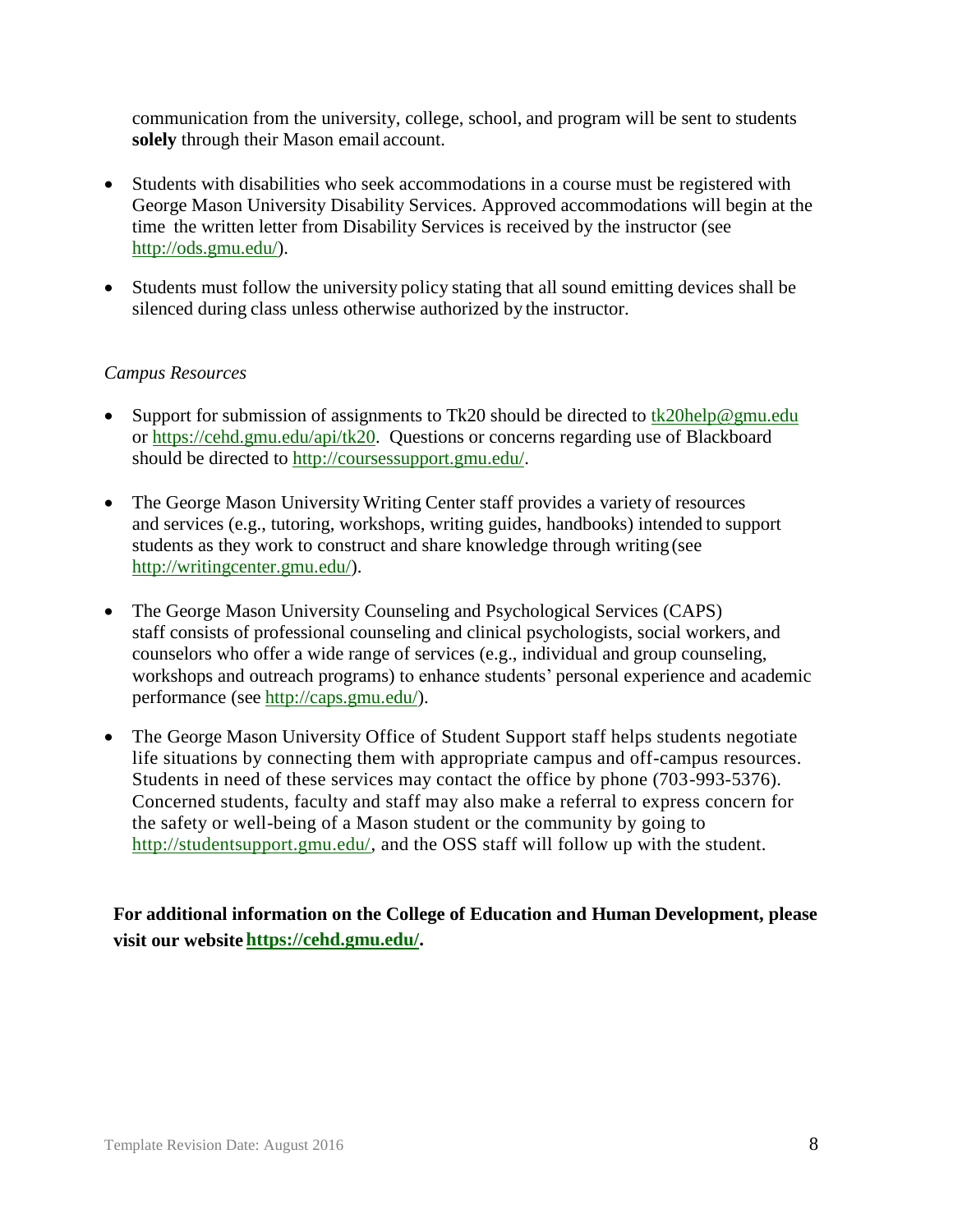# **Class Schedule**

| <b>Week/Date</b>              | <b>Topic</b>                                                            | <b>Readings and Assignments</b><br><b>DUE</b>                                                    |
|-------------------------------|-------------------------------------------------------------------------|--------------------------------------------------------------------------------------------------|
| <b>Course Overview</b>        |                                                                         |                                                                                                  |
|                               | My Money: Financial Socialization and Money Basics                      |                                                                                                  |
| Week 1                        | <b>Class Introduction: Syllabus Review</b>                              | READINGS: GALLO, (2001)                                                                          |
| <b>FACE TO FACE</b>           | Money Habits and Attitudes<br><b>Money Scripts</b>                      |                                                                                                  |
| Week 2<br><b>ONLINE</b>       | <b>Financial Socialization Theory</b>                                   | <b>DISCUSSION POST</b><br><b>READINGS: GUDMUNSON &amp; DANES (2011)</b><br>SERIDO, ET AL. (2013) |
| Week 3                        | Smart Goals, Small Steps, and <b>Accountability</b>                     | <b>ASSIGNMENT 1</b>                                                                              |
| <b>FACE TO FACE</b>           | Financial Statements, Tools, Budgets,                                   | <b>MONEY GENOGRAM</b>                                                                            |
| Week 4                        | Peer to Peer Share/Gig Economy, and                                     | <b>DISCUSSION POST</b>                                                                           |
| <b>ONLINE</b>                 | <b>Phone Apps</b>                                                       | <b>READINGS: ON YOUR OWN</b>                                                                     |
| Week 5                        | All things Credit and Debt                                              | <b>ASSIGNMENT 2</b>                                                                              |
| <b>FACE TO FACE</b>           |                                                                         | <b>GOALS CASH FLOW BUDGET</b>                                                                    |
| Week 6<br><b>ONLINE</b>       | <b>Work Benefits and Retirement Plans</b>                               | DISCUSSION/ZOOM/VIDEO/POST<br><b>READINGS: LISTED ON BLACKBOARD</b>                              |
|                               | <b>Beyond Basics: Large Purchases, Security, Investments, and Scams</b> |                                                                                                  |
| Week 7                        | No Class Enjoy the Break!                                               | <b>HOLIDAY</b>                                                                                   |
| Week 8<br><b>FACE TO FACE</b> | <b>Vehicles and Other Major Purchases</b>                               |                                                                                                  |
| Week 9                        | <b>Financial Literacy</b>                                               | <b>DISCUSSION POST</b>                                                                           |
| <b>ONLINE</b>                 | <b>Financial Capability</b><br>School Loans                             | <b>READINGS: LISTED ON BLACKBOARD</b>                                                            |
| Week 10                       | Insurance and Investing                                                 |                                                                                                  |
| <b>FACE TO FACE</b>           | Schemes, Tricks, and Scams                                              |                                                                                                  |
| Week 11                       | CFPB, Government Benefits, University                                   | <b>DISCUSSION POST</b>                                                                           |
| <b>ONLINE</b>                 | resources, and Community and National<br>resources                      | <b>READINGS: ON YOUR OWN</b>                                                                     |
|                               | <b>Special Topics and Financial Counseling</b>                          |                                                                                                  |